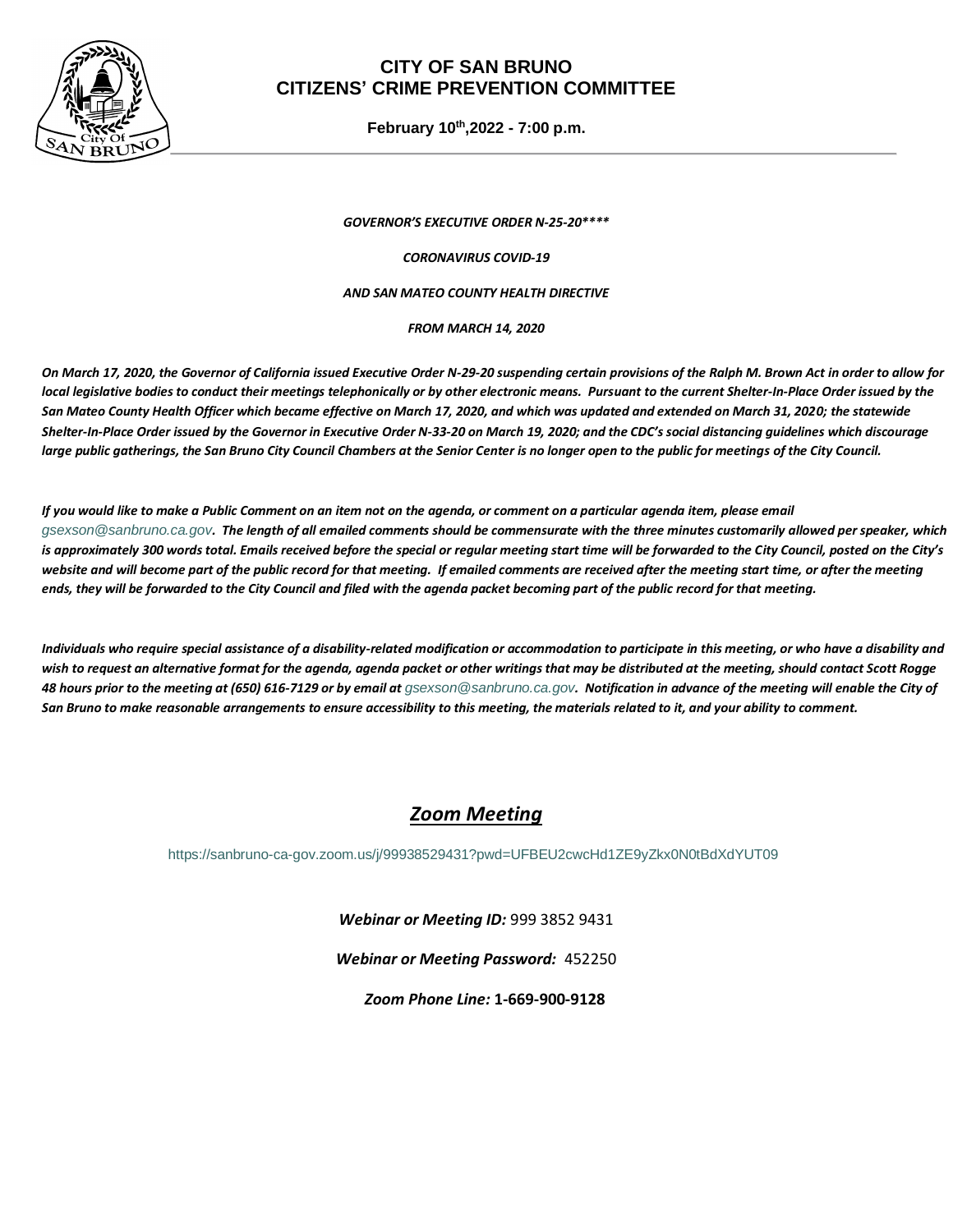

# **CITY OF SANBRUNO CITIZENS CRIME PREVENTION COMMITTEE**

# **MINUTES**

# **Citizen Crime Prevention Meeting**

# **February 10 th ,2022 - 7:00 p.m.**

## **1. Call to Order**:

**NOTE:** This meeting will be taped,which will be kept at least 30 days after the minutes for this meeting have been approved.

**NOTE:** Due to Covid-19 this meeting will be conducted using ZOOM. Info on how the public can participate is listed above.

### **2. Attendance:** (quorum = 4)

• **ROLL CALL:** Deanna Robinson, Peter Carey, Linda Boscono, Rich Wong, Chad Keele Robert Riechel and Rhonda Boone excused Guest: Officer Garrison Sexson

## **3. Approval of Minutes:**

- Action: Vote on approving January meeting minutes
- The January minutes were approved with Linda Boscono abstaining

### **4. Public Comment on items not on the agenda**

**Note:** The State's Brown Act prohibits discussing or acting upon any matter not on the agenda pursuant to State Law. It is the Committee's policy to refer matters raised in this forum to committee member(s) or the SBPD for review and/or action where appropriate or to place the item on an agenda for a future meeting. No public comment

**5. Presentations:**None

## **6. Communications &Announcements**:None

### **7. Staff Reports (SBPD Officer Sexson)**:

Officer Sexson informed the committee of an incident in SSF where a homeowner confronted a suspect who was stealing a catalytic converter and was fired upon by the suspect. Officer Sexson said don't endanger your life, call 911 and don't confront the suspect. He also reported there are more armed suspects regarding property crime. He said officers have to evaluate risk factors for each situation. Also it is anticipated that SBPD will have an increased DUI presence on Super Bowl Sunday.

### **8. Committee Business:**

## 8.1. **Follow-up on open items from last meeting**

- Pickup of hardcopy materials from Deanna
- Officer Sexson will coordinate with Deanna to pick up boxes of old CCPC material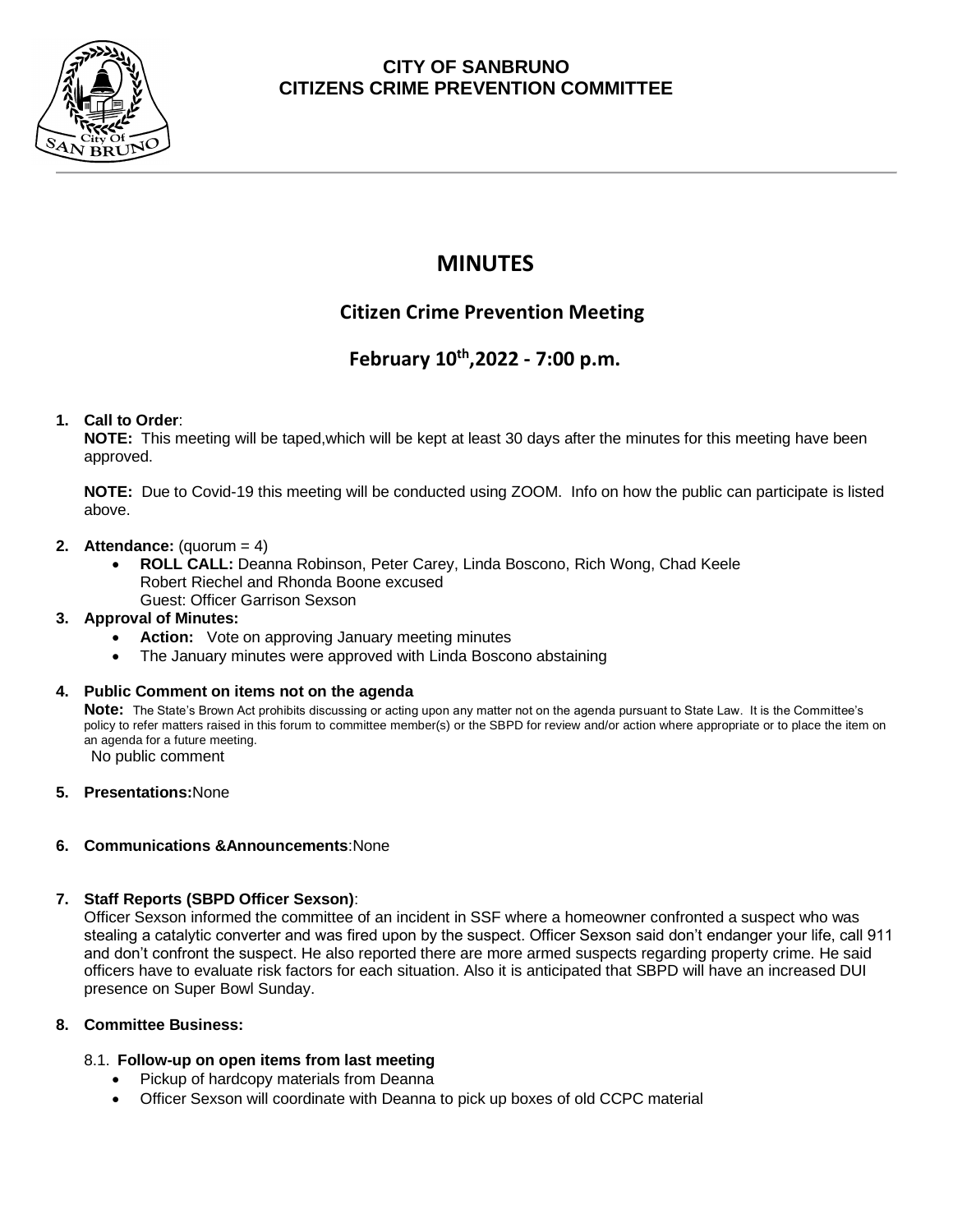

## **CITY OF SANBRUNO CITIZENS CRIME PREVENTION COMMITTEE**

### 8.2. **Neighborhood Watch Communities**

- Public Comments:
	- **o** Neighborhood Watch Block Captain updates
	- **o** Rich and Officer Sexson had a meeting with Tom Klick who is currently a block captain interested in forming another group. Mr. Klick has reached out to several other people who are willing to work with him. He has created a spreadsheet which will have contact information, addresses, phone numbers, etc. of group members. He will have an app on his phone that will ping if there is an incident and he can spread the word to others. His group will take part in National Night Out on August 1. In about 2 months he would like to meet with Chief Johansen. Mr. Klick also pointed out that an Urgent Alert feature on Next Door was dropped and should be put back in.
- Current NHW Groups
	- **o** 11 groups active
	- **o** Shelter Creek update
	- **o** Val Morgan will no longer be captain so reports will be handled by the HOA general manager. In April the group will participate in a Chat with the Chief
	- **o** Map: the same
- New NHW requests or members
	- **o** New Crestmoor group(s) update
	- **o** Rich and Deanna will be meeting with a group interested in forming a Neighborhood Watch in the Crestmoor area

#### 8.3. **Committee Outreach**

- **Public comments: None**
- **Crime Tips**
	- o 2 topics for next month crime tips for CityNet and Social Media
	- $\circ$  Two crime tips were approved: one pertaining to drunk driving and the other emphasizing not to be a hero if you see a crime in progress. Rich made a motion to accept with a second from Peter
- **Social Media** 
	- o Posting NHW information on Crime Prevention Committee website or SBPD website
	- o The SBPD website will be updated to reflect the current information for the CCPC. Also Officer Scott Rogge's name will be removed as liaison and replaced by Officer Sexson.
	- $\circ$  How to addNeighborhood Watch info onto the monthly City Manager's Newsletter
	- o The CCPC received approval to have information about the Neighborhood Watch Program included in the city newsletter published by City Manager Jovan Grogan.

o

### 8.4 **City Council Support**

- $\circ$  Discussion on the benefits to having a Liaison present or at all for committees
	- **–** Update from City Council on the need for Committee liaison
	- **–** It was decided that having a city liaison to the CCPC should continue. Officer Sexson said he wasn't sure if Linda Mason would still be the contact or if another city council person would take over that role

#### 8.5 **Calendar**

- Review and discuss possible updates to CCPC 2020-2021 Calendar
	- o SBPD calendar
	- o Chairman Chad Keele said he would register our CCPC for National Night Out. Officer Sexson said Coffee With A Cop would be at Icon Coffee but a date hasn't been set yet. Three upcoming Chats with the Chief are scheduled for April 13, 20 and 27.
	- $\circ$  Community calendar: Peter Carey alerted CCPC there would be a ceremony about Japanese internment at 11am on February 11.
		- **–** Public Comment: None